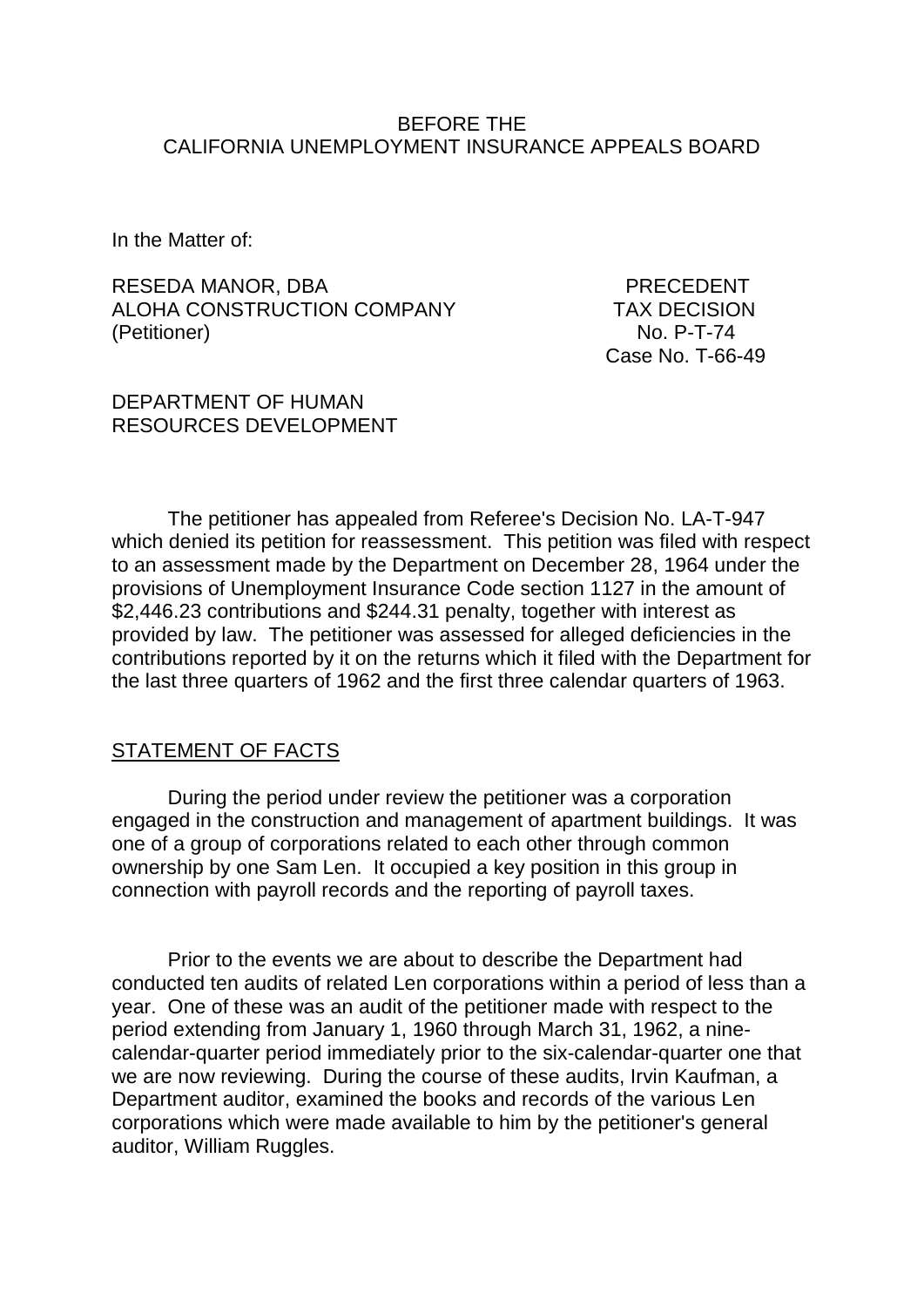maintained in accordance with the Hadley System. Each corporation had a regular double entry set of books, and maintained its own separate bank account. The petitioner also had a separate payroll bank account through which payroll payments were made.

The petitioner kept a payroll journal in which all payments from its payroll bank account were recorded. This journal reflected the petitioner's division of such payments into amounts paid for wages and amounts paid for other purposes, such as travel or auto expenses. As this division was made primarily for the petitioner's own internal bookkeeping purposes, it did not necessarily in itself always provide sufficient information to satisfy the Department's auditors as to the actual application of each such payment.

The petitioner also maintained a check register which was a numerical listing of the voucher checks which it issued on its general bank account. This record showed the name of the payee of each check and the construction job to which the payment was charged. It did not identify and detail the nature of the payment.

The voucher checks, themselves, were prepared in triplicate on pull-a-part forms. The first copy was the original check which was sent to the payee. The second copy was used to write up the transaction in the petitioner's cash journal, after which it was sometimes filed with the bank statement. If not, it was preserved for several years in the petitioner's dead letter file. The third copy was sometimes filed with the supporting invoice or other document to which it pertained. If not, it was also placed in the dead letter file where it could be referred to if the first or second copy could not be found.

Each voucher check contained an explanation of the payment, and each copy of the check contained the same information. The explanation placed on the check was only for the purposes of internal understanding. While in some instances it might prove adequate to satisfy Department auditors as to the nature of the payment, in other instances it might not be adequate to do so.

During the prior audit of the petitioner's books and records, auditor Kaufman identified certain payments which he concluded were taxable wage payments that had not been included in the petitioner's returns filed during the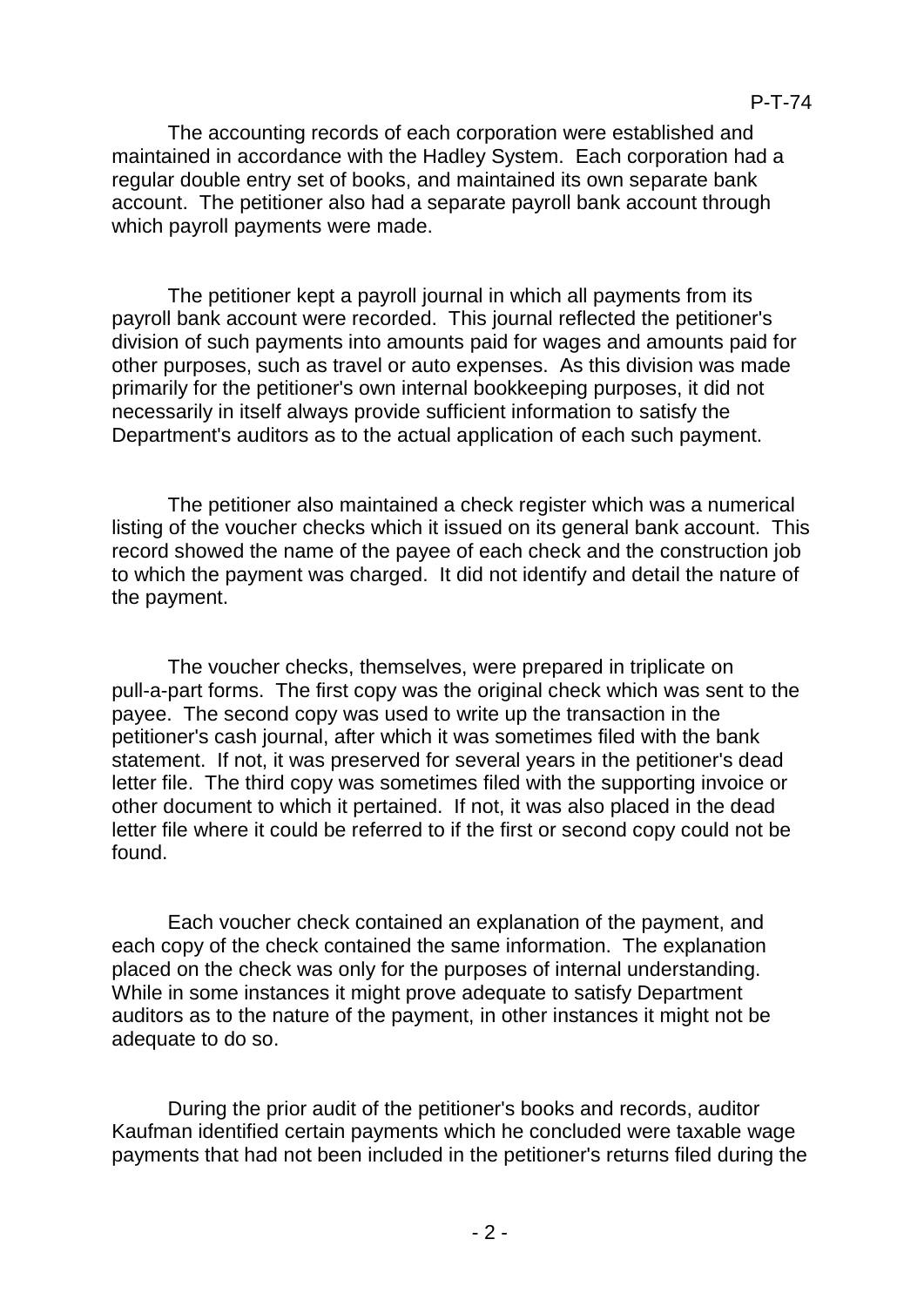seven-calendar quarters included in the period extending from April 1, 1960 through December 31, 1962. A deficiency assessment was made of the additional tax attributable to these unreported payments. The petitioner paid that assessment without seeking an administrative review of it.

During January of 1964 the Department received information in regard to a payment made to an individual who had filed an industrial relations claim. This information caused the Department to institute a further audit of the petitioner. The assessment under review resulted from this further audit but not from this information which precipitated it.

The audit commenced on January 15, 1964, with the assignment of the matter to auditor Kaufman. The following day he made his first attempt to contact Mr. Len by telephone. He was unable to reach him, so he left a message for Mr. Len to return his call.

Having received no response from Mr. Len by February 25, 1964, auditor Kaufman tried again to reach him by telephone at his office on that date. Thereafter, until June of 1964, auditor Kaufman made at least half a dozen more unsuccessful attempts to reach Mr. Len by telephone calls and letters. Finally, in June of 1964 the Department issued a subpoena to William Ruggles, the general auditor, to produce the petitioner's records.

Mr. Ruggles eventually appeared with an attorney, John F. Cronin, in response to the subpoena. He brought with him the records of the petitioner of the type which an employing unit is required to keep under the provisions of the Unemployment Insurance Code and Department regulations, such as the petitioner's payroll journal and its individual payroll returns. He did not produce certain books and records which Department auditors had examined during the previous audit.

Examination of the records produced indicated to auditor Kaufman that the petitioner's pattern of reporting taxable wage payments was similar to that which had been found deficient in the prior more extensive audit of the petitioner's records. Not being satisfied that the petitioner's tax liability had been correctly reported for the period under review, auditor Kaufman sent another letter to Mr. Len requesting that additional records be made available. This was followed by further attempts to obtain these additional records, without success.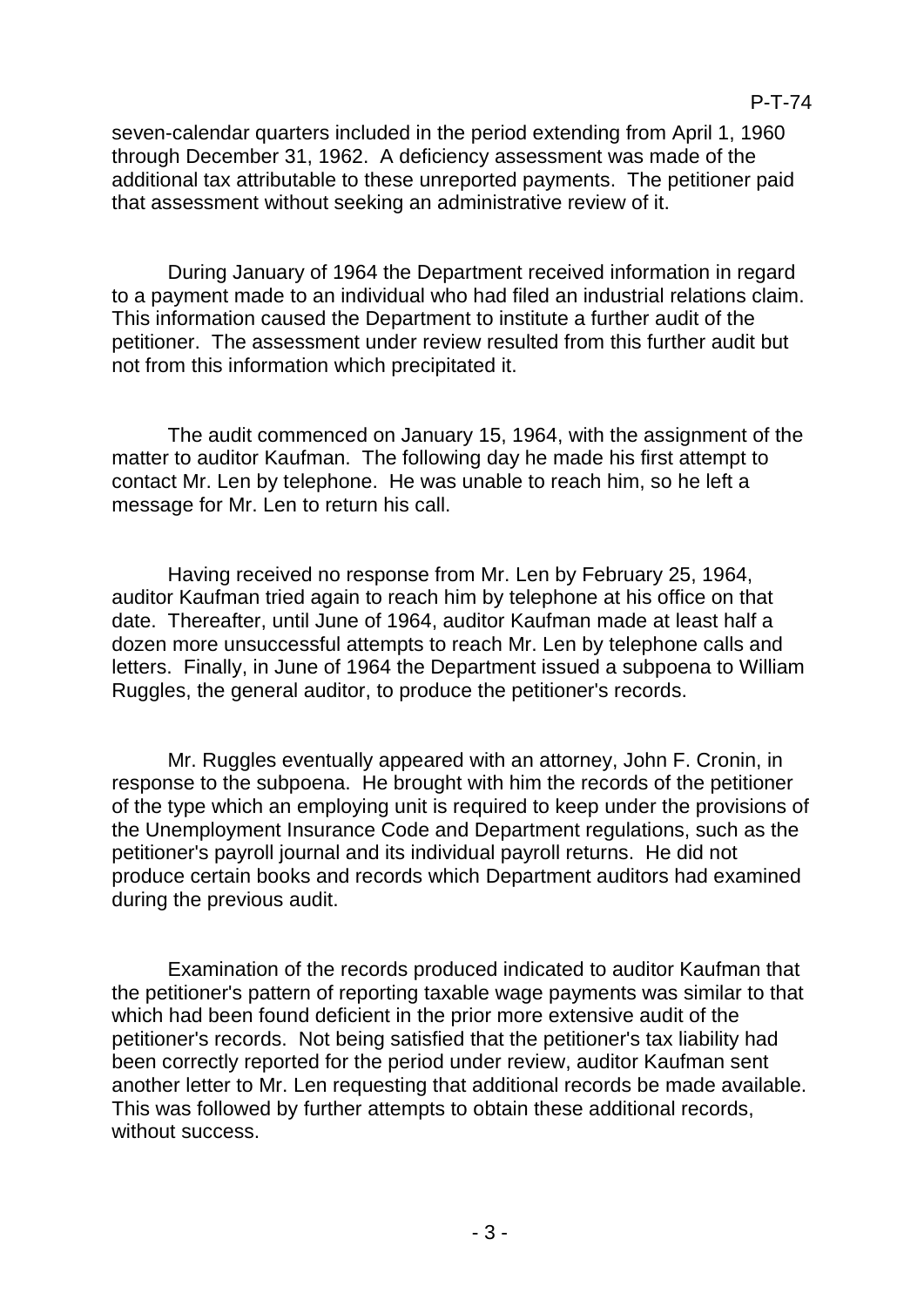Finally, on October 8, 1964 the Department caused the Marshall's Office to serve a subpoena on Mr. Len to appear at the Los Angeles Audit Office on October 26, 1964. On that date the hearing was continued to October 29, 1964 when Mr. Len appeared bringing a number of bound ledgers with him. An interview with Mr. Len was taken under oath and tape recorded.

In that interview Mr. Len did not cover the period under review so the hearing was continued to November 10, 1964. Meanwhile, on November 3, 1964 Mr. Len met with auditor Kaufman and his supervisor, auditor Rosene, at the office of a certified public accountant, Mr. Kraft. Mr. Len made available to the Department auditors only the petitioner's payroll journal, individual earnings record and some cancelled checks. Other records spelled out in the subpoena were not produced.

On November 27, 1964 auditor Kaufman prepared four work sheets of information on 104 specific payments reflected in the books and records that the petitioner had made available to him. On two of these work sheets he scheduled the dates and amounts of 67 specific payments reflected in the petitioner's payroll journal. These payments, in the aggregate amount of \$4,924.43, were identified on the payroll journal only as car allowances.

On the other two work sheets auditor Kaufman scheduled the dates, payees and amounts of 37 other specific payments reflected in the petitioner's general check register. This listing was limited to the names of individuals whose names had also appeared at various times in the payroll journal. He was able to identify that two of these payments, in the aggregate amount of \$700, were made to Harry Stewart whose services for the petitioner as a construction superintendent were performed in the State of Nevada. Because of this he was not further interested in the character of these two payments.

The remaining 35 specific payments scheduled from the general check register were made to 12 different individuals in the aggregate amount of \$1,673.37. These individuals were Carl Davis, Cornell Evans, Joe Hiney, Tom Landers, Roberta Len, Admiral Love, Rene Robinson, W. A. Ruggles, B. W. Smith, Herman Sprowl, Frances Whann and Ralph Whann. The check register did not identify the character of these payments, but only the number of the construction jobs to which they were charged.

Auditor Kaufman was of the opinion that there were errors and omissions in the records that he audited. He felt that wage payments had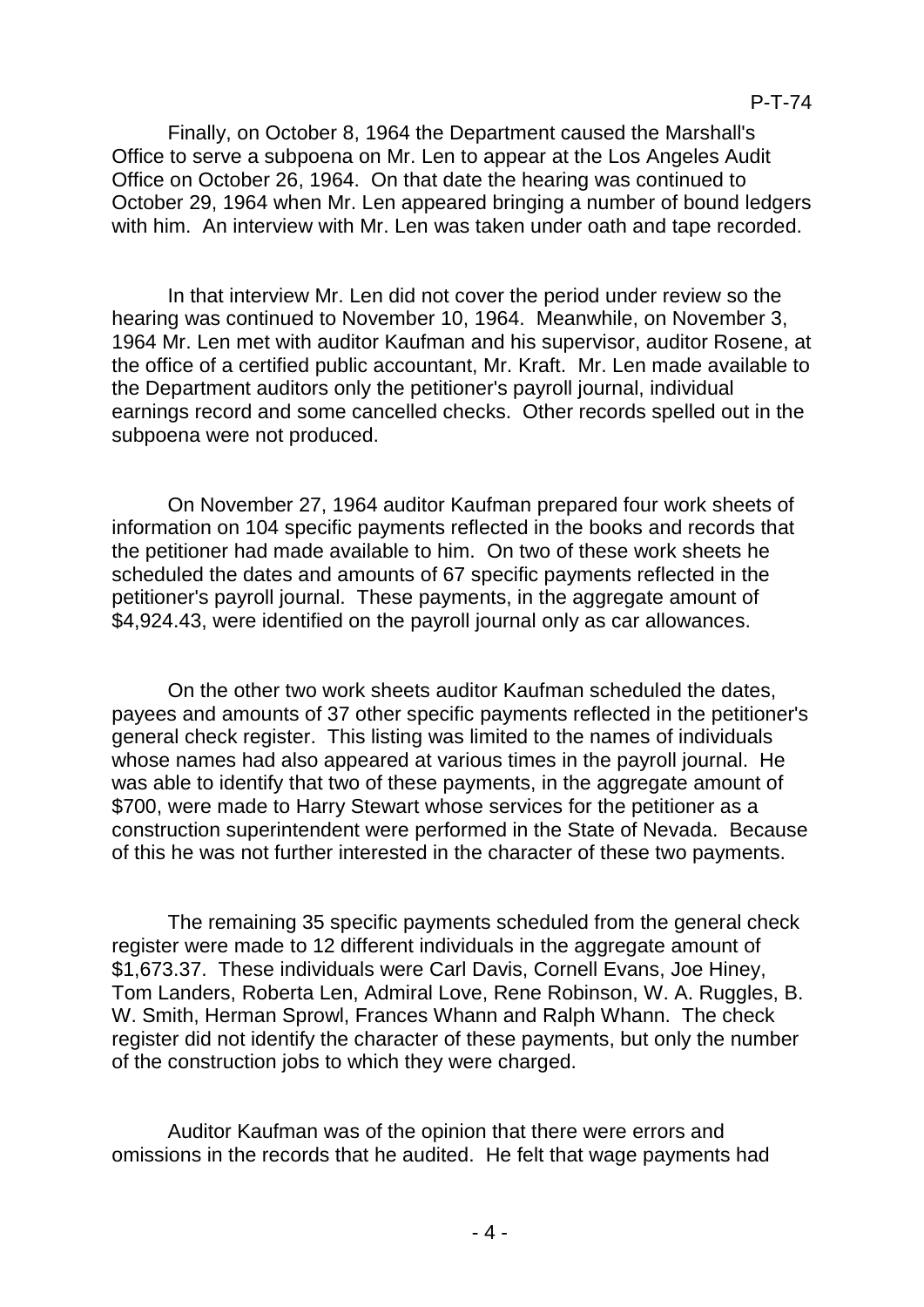been made to individuals that were not reflected as such in the petitioner's payroll journal. However, except for the 102 unidentified payments which he scheduled on his work sheets in the aggregate amount of \$6,597.80, there is no indication in the record of any other specific payments with respect to which he was seeking to obtain further information.

Sometime after November 27, 1964 auditor Kaufman and his supervisor, auditor Rosene, apparently abandoned any further attempt to obtain from petitioner the information that they felt they would need in order to base an assessment upon an audit of the petitioner's books and records. Auditor Rosene prepared a work sheet on which he scheduled the wage payments reported by the petitioner in each of the seven calendar quarters included in the period extending from April 1, 1960 through December 31, 1961. He did not include any wage payments reported by the petitioner for the first calendar quarter of 1960 or the first calendar quarter of 1962 which were also included in the period of the prior audit, but were not included in the assessment resulting from that audit.

Auditor Rosene then scheduled on this work sheet the wage payments which from the audit of the petitioner's books and records the Department had concluded the petitioner had made during these same seven calendar quarters. His work sheet reflects that with respect to the period extending from April 1, 1960 through December 31, 1961 the petitioner reported a total of \$40,349.25 in taxable wage payments; that from the audit the Department concluded that the petitioner had actually made a total of \$60,301.30 in taxable wage payments; and, that the difference of \$19,952.05 in unreported taxable wage payments was equal to 49.4 percent of the reported taxable wage payments.

Auditor Rosene did not show on his work sheet the differences by individual quarters between the wage payments reported by the petitioner and the audited amounts. These, however, may be computed mathematically from the figures he did schedule, and from them it appears that by individual quarters the ratio of the difference in unreported taxable wage payments to reported taxable wage payments, varied from a high of 136 percent in the fourth quarter of 1960 to a low of three percent in the fourth quarter of 1961. As can be seen in the chart in Appendix I to this decision, this ratio was in general highest during the period between July 1, 1960 and June 30, 1961, and (from the absence of assessment of any deficiency) apparently had dropped to zero in the quarter immediately preceding the period under review in the present proceeding. [Appendix removed in accordance with California Code of Regulations, title 22, section 5109(e).]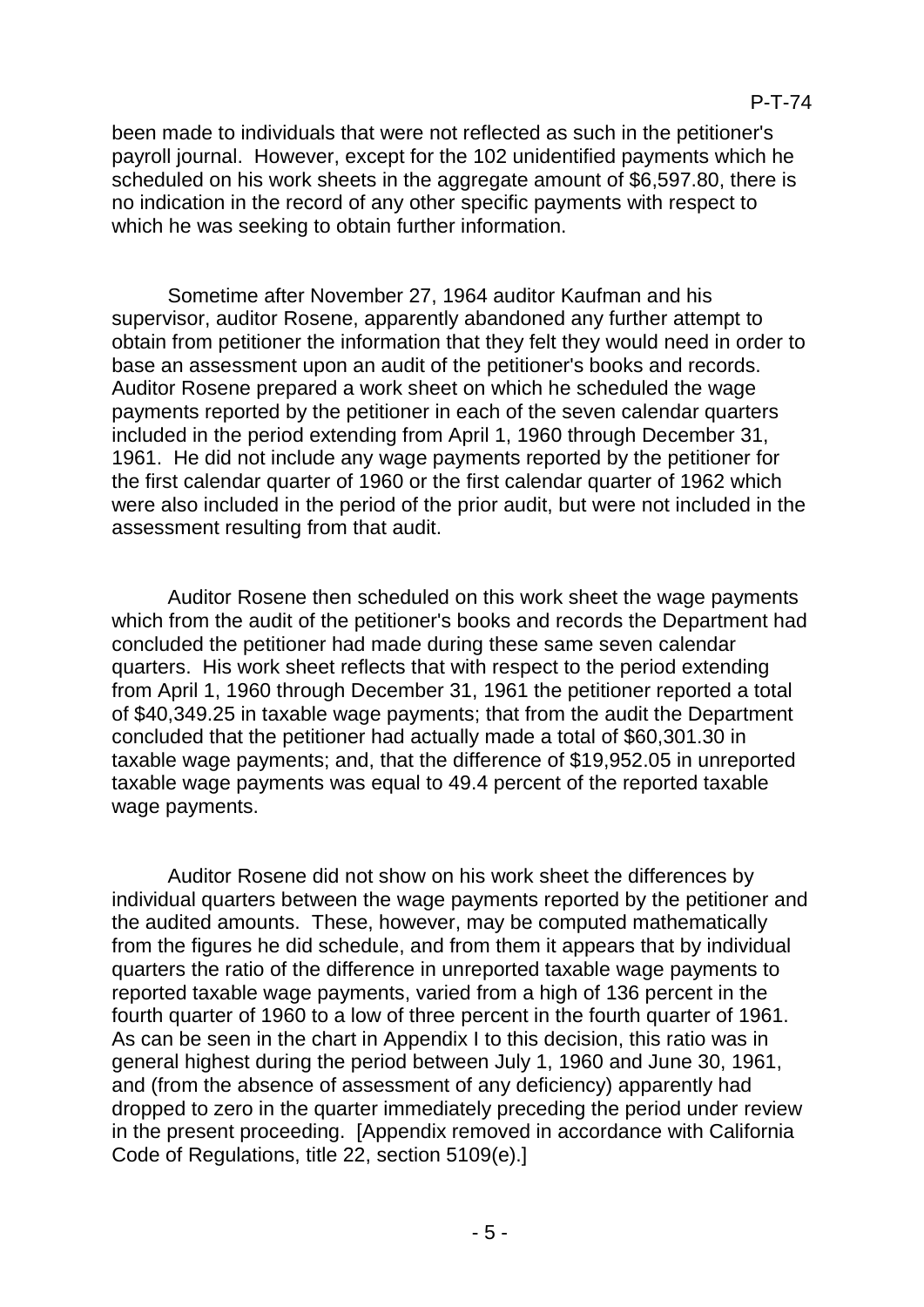On the same date that auditor Rosene prepared his work sheet, auditor Kaufman also prepared another work sheet on which he scheduled the taxable wage payments reported by the petitioner for the six-calendar-quarter period under review, which in the aggregate amounted to \$105,735.37. Then upon the basis that auditor Rosene's work sheet had developed unreported taxable wages equal to 49.4 percent of the reported taxable wages in a previous assessment period, auditor Kaufman estimated that the petitioner had not reported taxable wages for the period under review equal to 50 percent of the amount of taxable wages that it had reported. He (incorrectly) computed this unreported amount to be \$52,917.69. (The proper computation would be \$50 less.) The assessment in question was made solely upon the basis of this estimation and not upon the basis of the information developed from the audit of the petitioner's books and records with respect to the assessment period, or from any other source pertaining directly to that period.

At the hearing before the referee, the petitioner took the position that it had properly reported its tax liability for the period under review. Mr. Len stated that all of the petitioner's payroll records and cancelled checks had been available, and were still available in transfer files, and that at the request of the Department he had even supplied it with cancelled checks, check records and ledger books for its examination which had nothing to do with the petitioner's true payroll. The petitioner did not introduce any of its books or records into evidence at the referee's hearing, nor did the Department or the referee ask to have any of them produced.

In support of its position that its tax liability had been correctly reported to the best of its knowledge, the petitioner presented evidence to the referee tending to show the character of some of the 102 payments which auditor Kaufman had scheduled on his work sheets on November 27, 1964. Frances Whann, the manager of the Aloha Insurance Agency, a related corporation, explained that seven payments made to her from the petitioner's general checking account in the aggregate amount of \$150.12 were to replenish a petty cash fund that she used for various company purposes like the purchase of stamps or the entertainment of customers. She also explained that she received a \$20 car allowance in the checks drawn on the payroll bank account. Her family car was used each day when she picked up the rental deposits for petitioner from the apartment house managers. It was also used at least twice a week when she went out to pick up customers' insurance policies and requests and returned them to the office for review.

Tom Landers was identified by Mrs. Whann as a certified public accountant who did bookkeeping work for the petitioner like Mr. Ruggles did.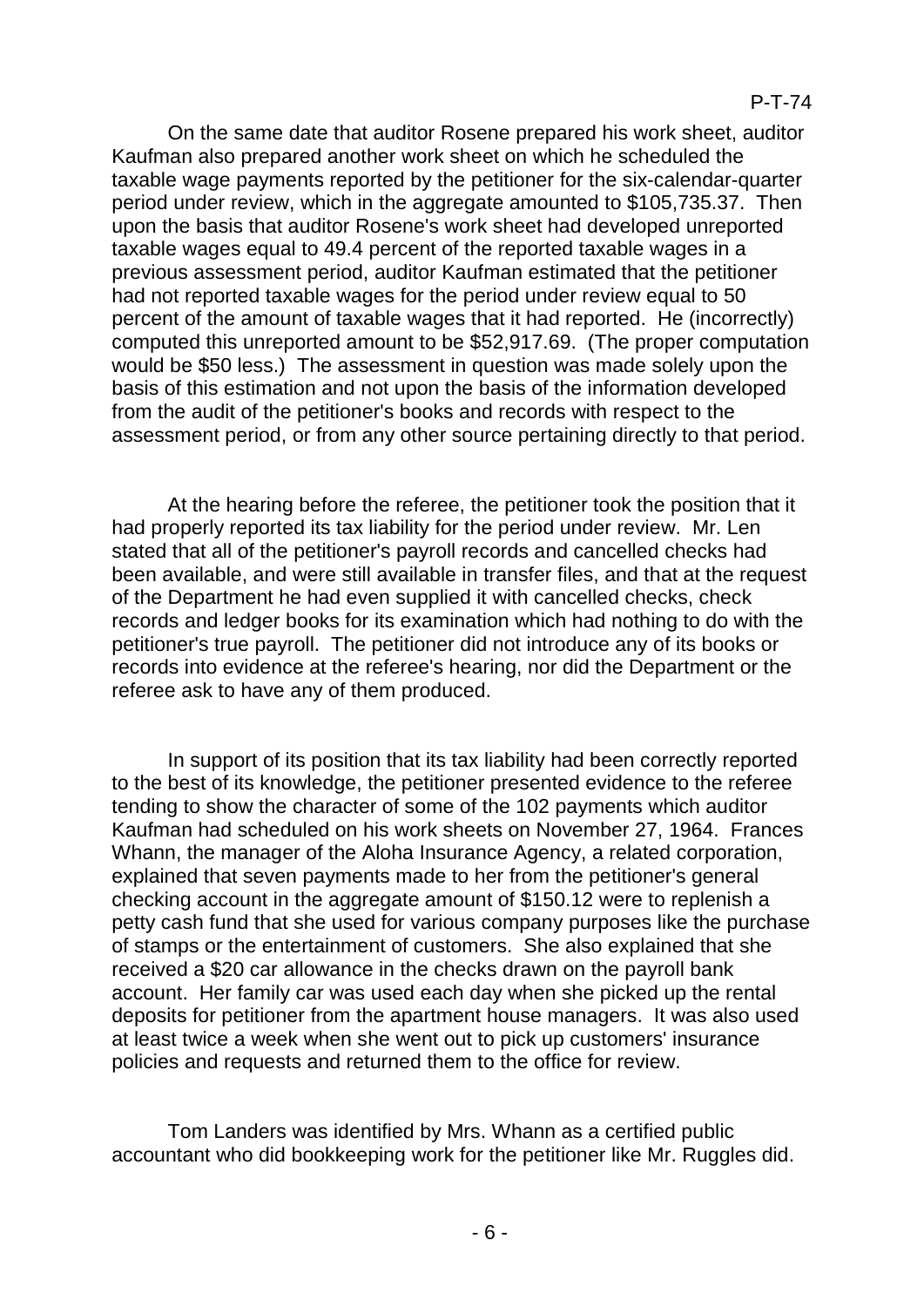On auditor Kaufman's work sheets there are four payments to him at weekly intervals each in the amount of \$125. The status of Mr. Ruggles, whose payments were not reported as wages upon the basis that he was an independent contractor, has not been specifically challenged by the Department.

B. W. Smith was identified by Mrs. Whann as a laborer and a truck driver who went on errands and also did cleanup work for the company. He had a \$25 cash fund. There are four payments to him in the aggregate amount of \$100.14 on auditor Kaufman's work sheets.

Carl Davis was identified as a laborer who drove a truck part time with B. W. Smith. There is one payment to him in the amount of \$150 on auditor Kaufman's work sheets. Ralph Whann was identified by Mr. Len as a mechanic who did occasional repairs for the petitioner on a contract basis, or occasionally purchased things like a battery for the petitioner for which he would be reimbursed by these payments.

According to Mrs. Whann, all of the people listed on auditor Kaufman's work sheets did work that would require them to go about from job to job. Each of them received a travel allowance, or had a petty cash fund from which he made expenditures for the petitioner. He was reimbursed for these expenditures.

The Department does not contend that the 102 specific payments scheduled by auditor Kaufman were in fact wages, but only that at an earlier stage of the audit, before it made its assessment against the petitioner on a different basis, these were payments about the character of which it then desired additional information. The difficulties it encountered in trying to obtain such information from the petitioner considered in the light of its past audit experience with the Len corporations caused the Department to believe that there had been a general underreporting of the petitioner's tax liability. Accordingly, the Department made its assessment upon the basis of a broad estimation of that liability without reference to the 102 specifically scheduled payments, and it now views any explanation of the character of such individual items as neither sufficient to explain the alleged deficiency in the petitioner's reported liability or even material to its disproof.

The petitioner asserts that the Department's estimate of a 50 percent deficiency in the petitioner's reporting is fantastic. It points out that this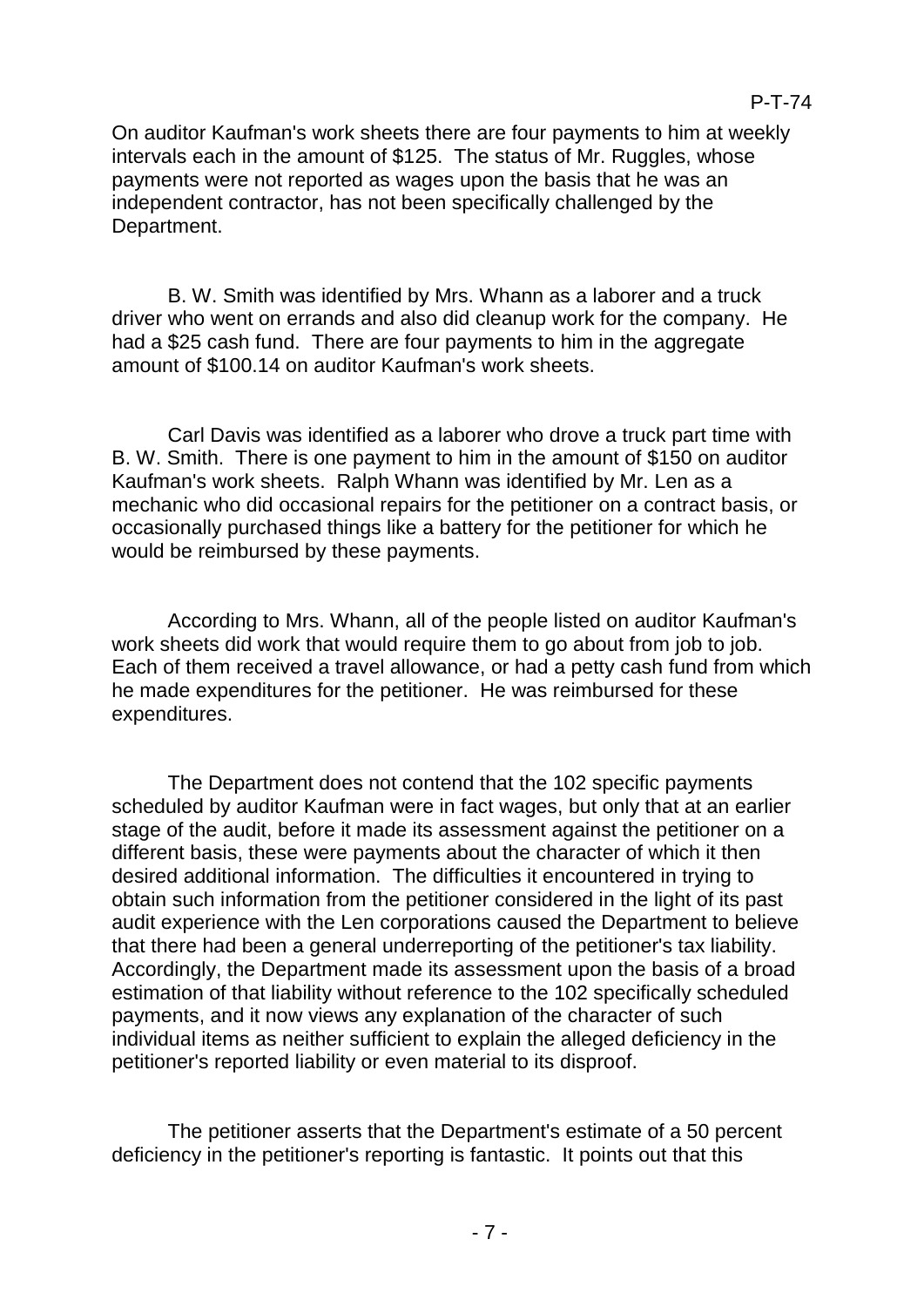estimate does not tie into its payroll records for the period under review. It contends that the estimate is based on operations during another period of time that lack comparability.

During different periods of time there have been substantial variations in the character as well as the size of the petitioner's business activities which might affect the comparability of its wage payments. During one period, the petitioner was an owner-builder. During the assessment period, it had sold all of its real estate and did only contract building. It also did management and maintenance work for others in connection with apartment houses.

During the period under review, the petitioner reported taxable wage payments of \$105,735.37. This amount was more than two and a half times the taxable wage payments of \$40,349.25 which the petitioner reported for the slightly longer period which was used by the Department as a basis for its estimate. A comparison on a quarterly basis of the wages reported by the petitioner and of the deficiencies assessed against it, is shown in a bar graph in Appendix II to this decision. [Appendix removed in accordance with California Code of Regulations, title 22, section 5109(e).]

The petitioner paid the smaller assessment for the previous period upon which the Department's estimate is based without seeking administrative review of it. Mr. Len asserts that the petitioner did this, not because it believed this earlier assessment was correct, but simply to buy peace. Repeated audits and demands for information by the Department have come to be met increasingly by delays and refusals on the part of the petitioner until the relations between the two have become exceedingly strained. It is petitioner's contention that it is being harassed by Department personnel.

# REASONS FOR DECISION

The petitioner's complaint that it was harassed by Department personnel is one that we can consider only within the framework of the question as to whether the petitioner was afforded administrative due process. Generally speaking, Department personnel (as distinguished from those of the appeals division) are directed and controlled by the Director of the Department. The legislature has not given us a general review jurisdiction over their conduct in the performance of their duties. In the main, therefore, any complaints in this regard should be addressed to the Director of the Department of Human Resources Development.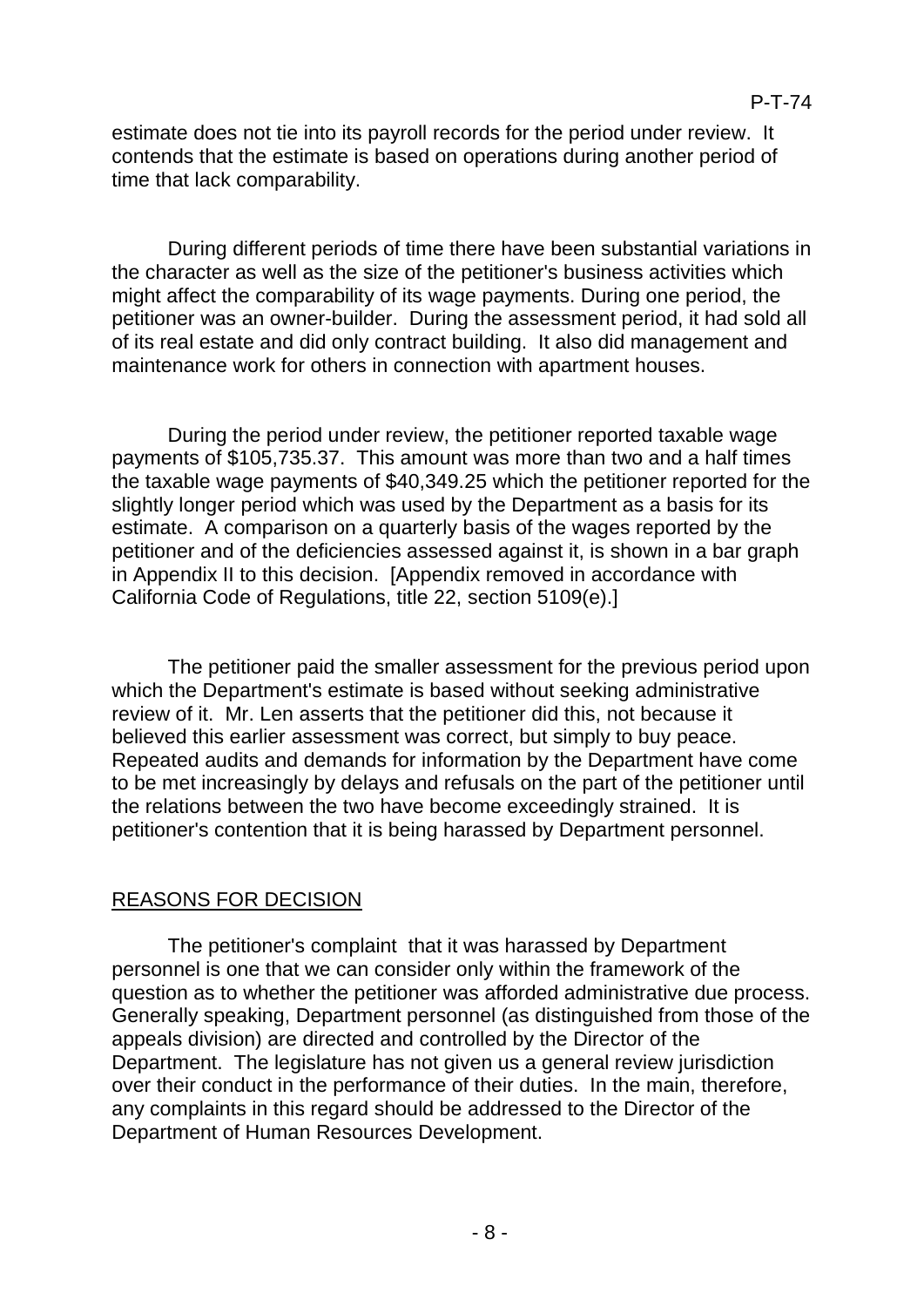We are, of course, concerned in our review of the assessment with whether the petitioner has been denied in any way the due process to which our constitutions or statutes entitle it. In considering this question, we cannot ignore the background of strain which has developed in the relationships between the petitioner and the Department. Both parties in their dealings with each other have grown highly impatient.

Department personnel have become irritated by the petitioner's resistance to what they believe to be their legitimate attempts to carry out their administrative duties under the law. Petitioner's Mr. Len on the other hand has, after experiencing ten audits in the course of a relatively few months, become equally irritated with what he believes to be unjust and unnecessary probings by the Department into the private affairs of his corporations. This is not a setting in which adjudicators should be prepared to expect much give and take from either party.

It does appear, however, from the evidence before us that the Department had a legitimate need for more information from the petitioner and its records in regard to the character of the various payments made by the latter during the period under review. It also appears from the law that the Department was not lacking in legal power to compel the attendance of persons and the production of records from whom and which it should have been able to compute accurately an assessment of any deficiency in the petitioner's reporting of its tax liability. (Hill v. Brisbane (1944), 66 Cal. App. 2d 15, 151 P. 2d 578; Unemployment Insurance Code section 311; Government Code sections 11180 through 11191) True, the Department tried for nearly a year to obtain the information that it desired from the petitioner in order to do this, but the record leaves much unexplained in regard to the degree, extent and effectiveness with which it pursued this objective considering the great powers of the law that it had behind it to aid it in its purpose.

All we really know is that at a certain stage in the audit while the Department was in the process of examining records produced by the petitioner in response to a subpoena, its auditors apparently decided to abandon the pursuit of further available information that they felt that they needed to compute the petitioner's true tax liability. They resorted instead to the making of an assessment upon the basis of a formula which they derived from the Department's prior audit experience with the petitioner. They made what is generally referred to as an "estimated" assessment.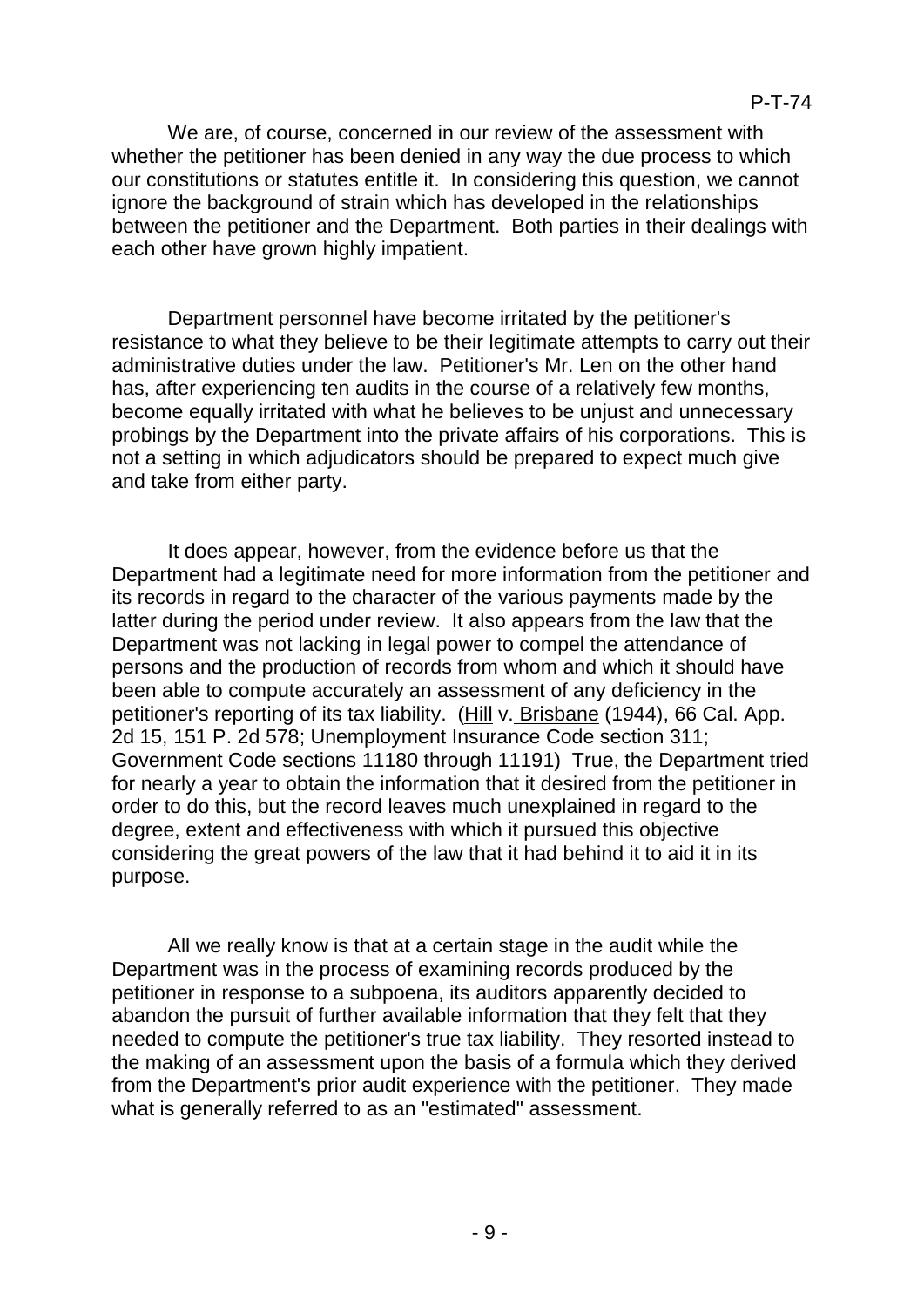It is, of course, fundamental that an assessment based upon an estimate of wages cannot be sustained unless the Department has legal authority to use estimation in making an assessment. There are certain circumstances under which such authority has been expressly conferred by statute. For example, Unemployment Insurance Code section 1126 states that:

"1126. If any employing unit fails to make a return as required under this division the director shall make an estimate based upon any information in his possession or that may come into his possession of the amount of wages paid for employment in the period or periods for which no return was filed and upon the basis of such estimate shall compute and assess the amounts of employer and worker contributions payable by the employing unit . . . ." (underscoring added)

In Haines v. Department of Employment (1954), 125 Cal. App. 2d 304, 270 P. 2d 72, which case was a judicial review of our Tax Decision No. 1878, an appellate court upheld the making of estimated assessments by the Department under the similar provision of the Unemployment Insurance Act that has now become code section 1126. The assessments in that case covered certain quarters for which the taxpayers did not file returns. Those quarters were interspersed among others for which returns were filed.

The Department's estimation of wages in the **Haines** case was based on information in regard to the taxpayer's receipts from trucking operations, obtained from transportation tax reports filed with the Transportation Tax Division of the State Board of Equalization. The Department established a ratio between the wages reported to it during the quarters for which the taxpayer filed returns, and the receipts disclosed by the transportation tax returns for those same quarters. It then estimated the unreported wages for each of the quarters for which the taxpayer filed no returns in an amount bearing the same ratio to the transportation tax receipts which the taxpayer reported to the State Board of Equalization for those quarters.

There are a number of other tax laws that have been enacted by our legislature which contain the same kind of provisions expressly authorizing the making of estimated assessments in the manner and under circumstances similar to those set forth in Unemployment Insurance Code section 1126. These may be found in Revenue and Taxation Code sections 6511 (sales and use taxes), 7660 (gas tax), 8801 (diesel tax), 9901 (truck tax), 11311 (private car tax), 12423 (insurance taxes), 18682 (personal income tax), 25932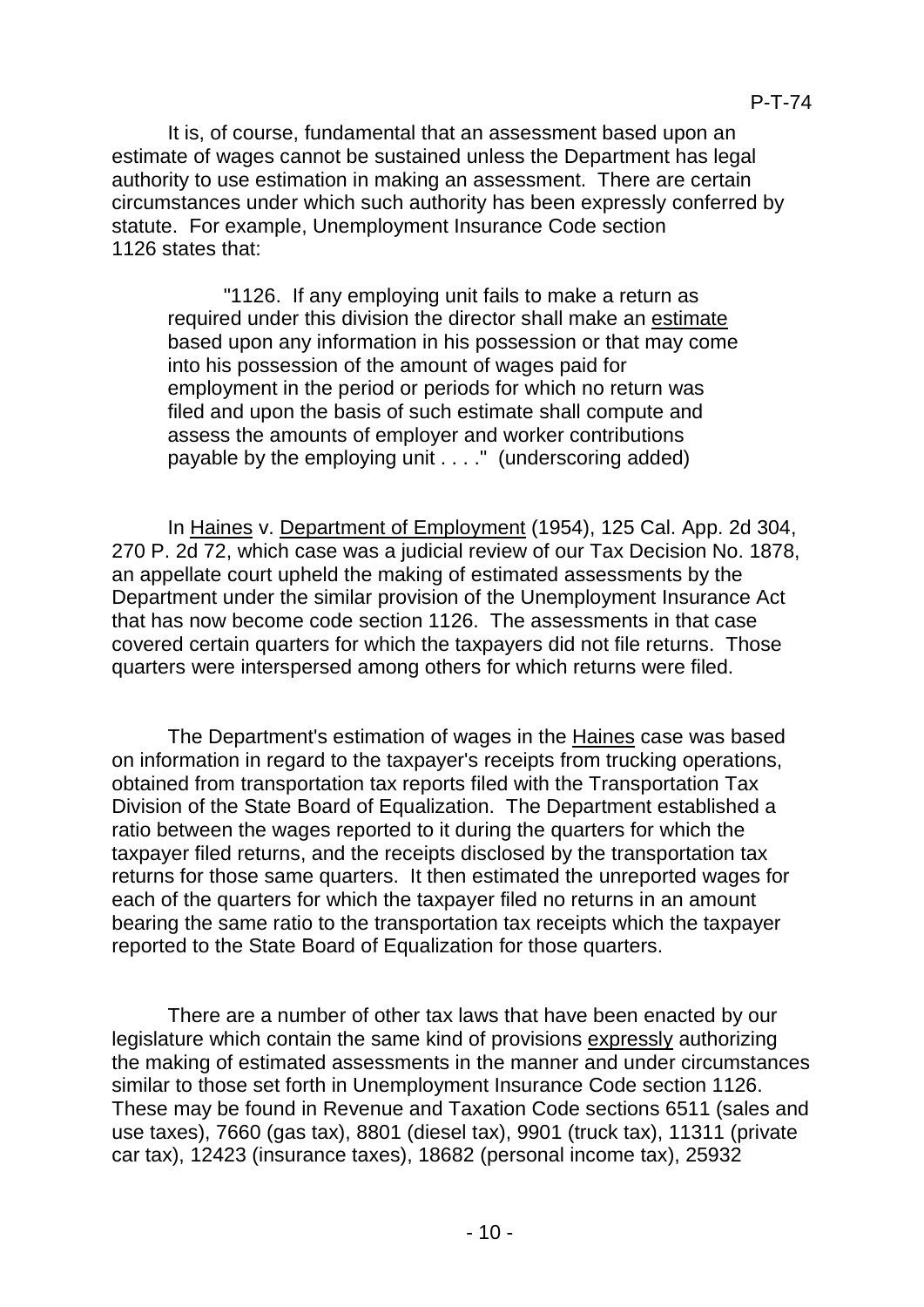(corporation franchise and income taxes), 30221 (cigarette tax), and 32291 (alcoholic beverage tax). This type of procedure has been upheld on judicial review in connection with corporate income taxes in West Publishing Company v. McColgan (1946), 27 Cal. 2d 705, 166 P. 2d 861, affirmed 328 U.S. 823, 90 L. Ed. 1603, 66 S. Ct. 1378, and in connection with the use tax in People v. West Publishing Company (1950), 35 Cal. 2d 80, 216 P. 2d 441.

These judicial decisions support the general proposition that when a taxpayer does not file a return required of him by a tax law, then under the authority of a statute expressly so providing, the tax administrator may estimate the base from which the tax liability is computed. They specifically support the authority of the Department to compute and assess a tax liability under code section 1126 upon the basis of an estimate of wages paid for employment in any period for which no return is filed. They also stand for the proposition that a taxpayer who does not contest the accuracy of such an assessment in appropriate proceedings at administrative levels, may not do so thereafter on judicial review.

In the matter before us, however, the petitioner did file returns for each of the quarters included in the period under review. The assessment against the petitioner was not made under code section 1126, but rather under code section 1127. There is no express provision in that latter section authorizing the Department to compute tax liability upon the basis of estimate of wages paid for employment when it is not satisfied with a return that has been filed.

Code section 1127 states that:

"1127. If the director is not satisfied with any return made by any employing unit of the amount of employer or wageearner contributions, he may compute the amount required to be paid upon the basis of facts contained in the return or returns or upon the basis of any information in his possession or that may come into his possession and make an assessment of the amount of the deficiency. . . ." (underscoring added)

The absence of any provision in this statute expressly authorizing the use of estimation makes it necessary to inquire as to whether, and if so, to what extent such authority may exist by implication. The judicial decisions discussed above, resting as they do on express statutory authority, neither support, nor do they necessarily foreclose, the possibility that authority to use estimation may be implied, at least to some extent, in the circumstances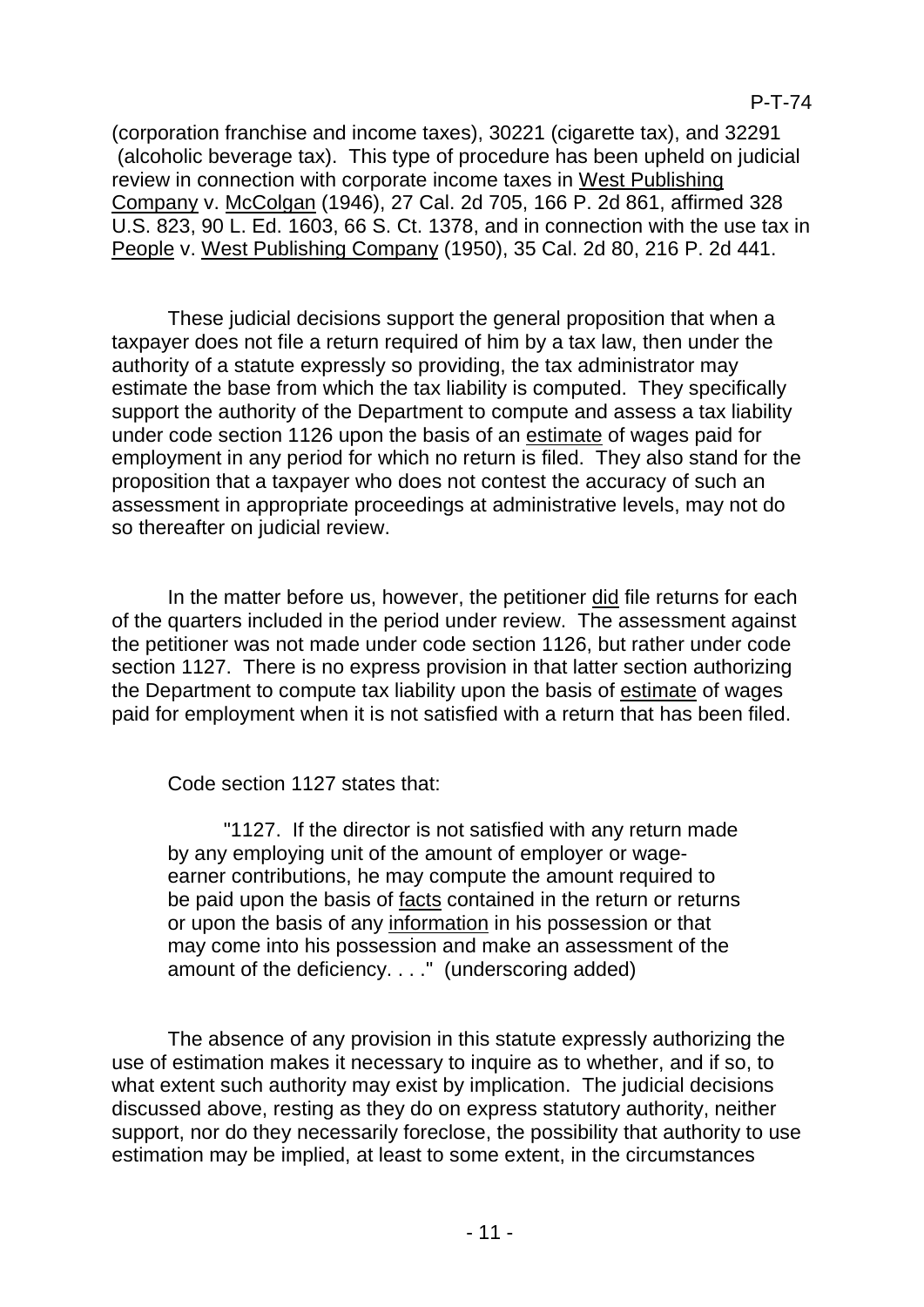described in code section 1127. For guidance in resolving this question we must look elsewhere, and, unfortunately, there are no judicial decisions arising directly out of assessments made under code section 1127 itself to assist us in this regard.

However, this difference in the grant of authority between code sections 1126 and 1127 is not unique to the Unemployment Insurance Code. Every one of the laws that we mentioned above which has a provision similar to code section 1126 for making estimated assessments when no return has been filed, also has a companion provision similar to code section 1127 for assessing deficiencies when the tax administrator is not satisfied with a return that has been filed. These companion assessment provisions are Revenue and Taxation Code section 6481 (sales and use taxes), 7670 (gas tax), 8776 (diesel tax), 9876 (truck tax), 11314 (private car tax), 12422 (insurance taxes), 18583 (personal income tax), 25662 (corporation franchise and income taxes), 30201 (cigarette tax), and 32271 (alcoholic beverage tax).

There is no express provision in any of these laws authorizing the use of estimation in connection with the making of a deficiency assessment after a return has been filed.

Deficiency assessments of taxes made under some of the laws listed above have been reviewed in judicial decisions in which the method of determining the deficiency has been described by the court. The significant thing in regard to our inquiry here is that minor amounts of estimation do appear to have been used. Generally speaking, however, the gross amount of what might constitute the tax base was established by direct information not dependent upon estimation. Then whatever portion of that gross that the tax administrator was satisfied was not properly taxable was allowed as a deduction, leaving to the taxpayer the burden of proving any greater entitlement to deduction.

Thus in the two related cases of Rathjen Bros. v. Collins (1942), 50 Cal. App. 2d 765, 123 P. 2d 925, and Rathjen Bros. v. Collins (1942), 50 Cal. App. 2d 774, 123 P. 2d 930, the State Board of Equalization made a deficiency assessment of alcoholic beverage taxes. The calculation of this tax was based on the physical quantity (in gallons) of distilled spirits sold in this state. The board's method of determining the deficiency which it assessed was in each case as follows: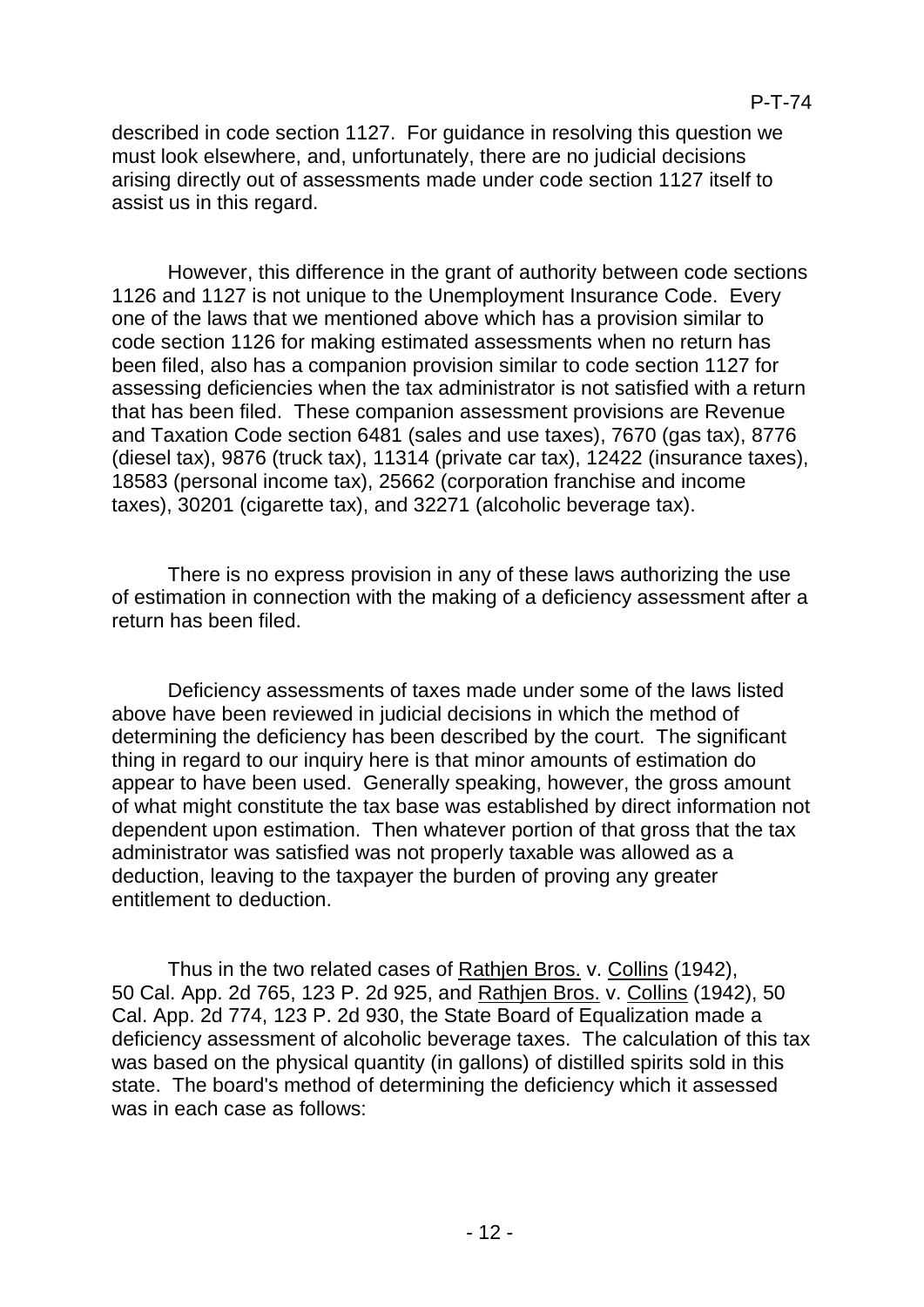From an audit examination of the taxpayer's books and records, the board's auditors determined the quantity or distilled spirits possessed and acquired by the taxpayer during the assessment period. From this same source, they also determined the quantity of distilled spirits on hand at the close of the assessment period, and the quantity disposed of in what they considered to be nontaxable transactions. The resulting difference, less an allowance in one case for spillage and in the other for breakage, was adopted by the board as the quantity of distilled spirits subject to tax. The tax due on that quantity was calculated, and the excess of the calculation over the amount paid was assessed as a deficiency.

The board allowed the taxpayer the full amount of breakage which it claimed. The only estimation involved was in connection with the allowance for spillage which was given in accordance with a specific provision of the law authorizing a "reasonable loss tolerance." That allowance amounted to only one part per thousand of the gallonage taxed, and, significantly we note, was by way of deduction from the base of the tax rather than by way of augmentation of it.

In People v. Schwartz (1947), 31 Cal. 2d 59, 187 P. 2d 12, the State Board of Equalization made a deficiency assessment of sales taxes under Revenue and Taxation Code section 6481, using the following method to determine the deficiency. An audit examination was made of the retailer's bank deposits and cash disbursements. When it was found that they substantially exceeded the gross receipts from sales reported by the taxpayer, the latter was called upon to explain the excess. To the extent that it was not explained in a manner consistent with information derived from the taxpayer's books and records during the audit, the board considered this excess to be additional taxable sales. No estimation was involved in developing the information upon the basis of which the tax was computed.

The methods of determining the deficiencies assessed in these cases were acceptable to the courts. This, however, does not mean that these are the only acceptable methods. The courts really did not consider that question. A case that is at least more suggestive of judicial thinking in regard to the limits of acceptability in the methods of determining deficiencies is Maganini v. Quinn (1950), 99 Cal. App. 2d 1, 221 P. 2d 241. This case also involved deficiency assessments under Revenue and Taxation Code section 6481 which were determined in the following manner: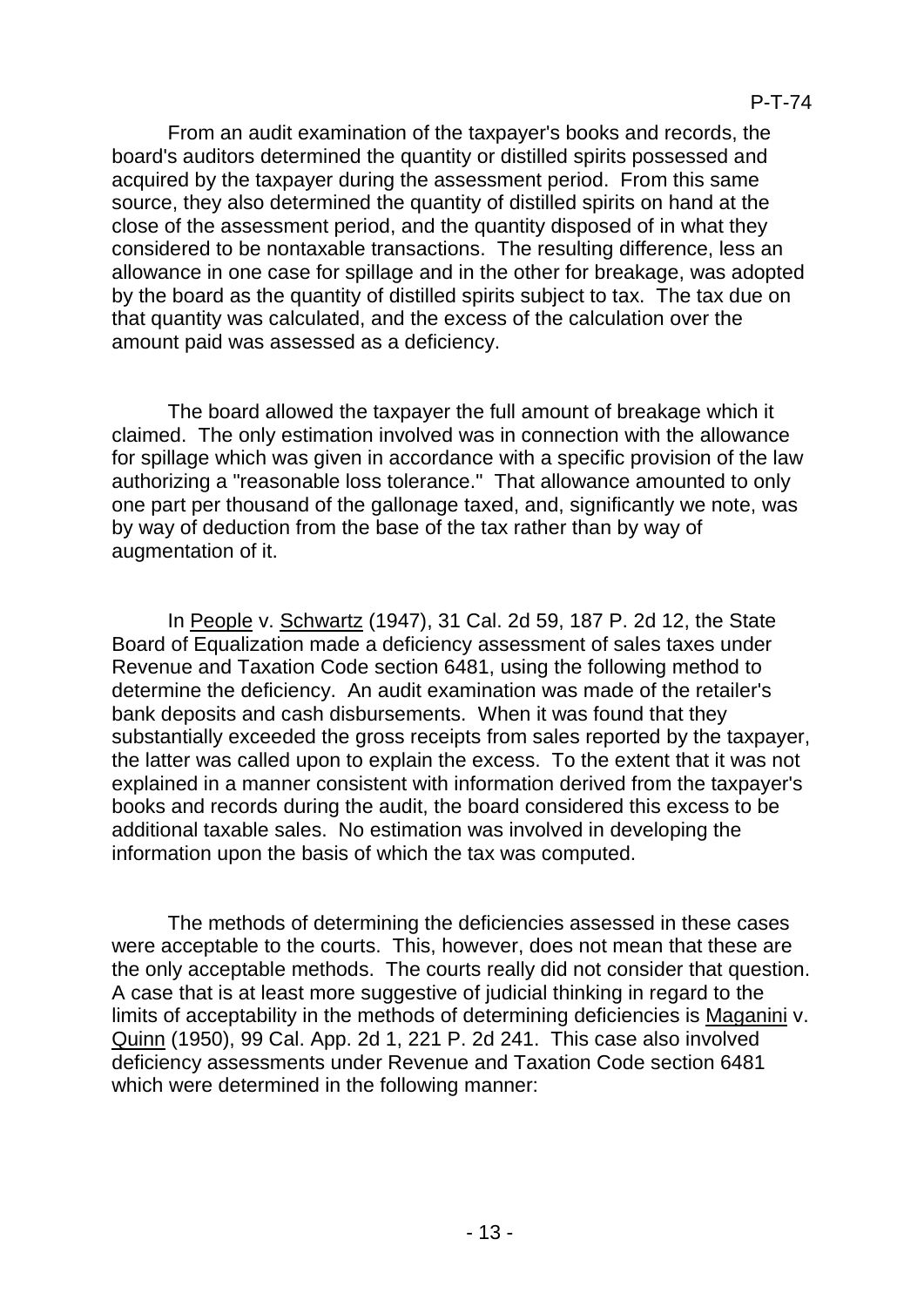First an audit examination was made of the taxpayer's records in order to determine the average rates of markup on costs as reflected by the sales reported on the filed returns. Then the auditor applied the average normal markup used by like businesses in the community to the taxpayer's cost of goods sold during the taxable period. Based on these average normal markups as applied to the taxpayer's sales, a computation of tax was made and a deficiency assessed.

The taxpayer then filed a petition for redetermination, whereupon a second audit was made. Not only was it a more detailed and comprehensive investigation, but it also was conducted by an entirely different method. From the taxpayer's records, the quantity of stock purchased and disposed of by him during the assessment period was determined.

The sale of beverages constituted the bulk of the taxpayer's business. A computation was made of the number of drinks which the total quantity of inventory would yield, less a tolerance for spillage. To the aggregate thus obtained were applied the prices charged by the taxpayer for drinks.

With respect to this method, the court said at 99 Cal. App. 2d, page 7, 221 P. 2d pages 244 and 245:

"From the foregoing we conclude that respondents here did not exceed their authority in the manner in which their second audit was conducted and the deficiency determined." (underscoring added)

The court then went on to say about the audit that:

"It was predicated in the main upon facts and figures obtained from the appellant's own records, and from information as to the manner in which his business has been conducted. No preadopted percentage of proceeds over costs was applied, and those portions of the audit which were of necessity dependent upon estimate such as the eight per cent tolerance for spillage, were if not correct, subject to be controverted by the appellant." (underscoring added)

The Maganini case appears to us to offer a sensible approach to the question of implied authority to use estimation in making an assessment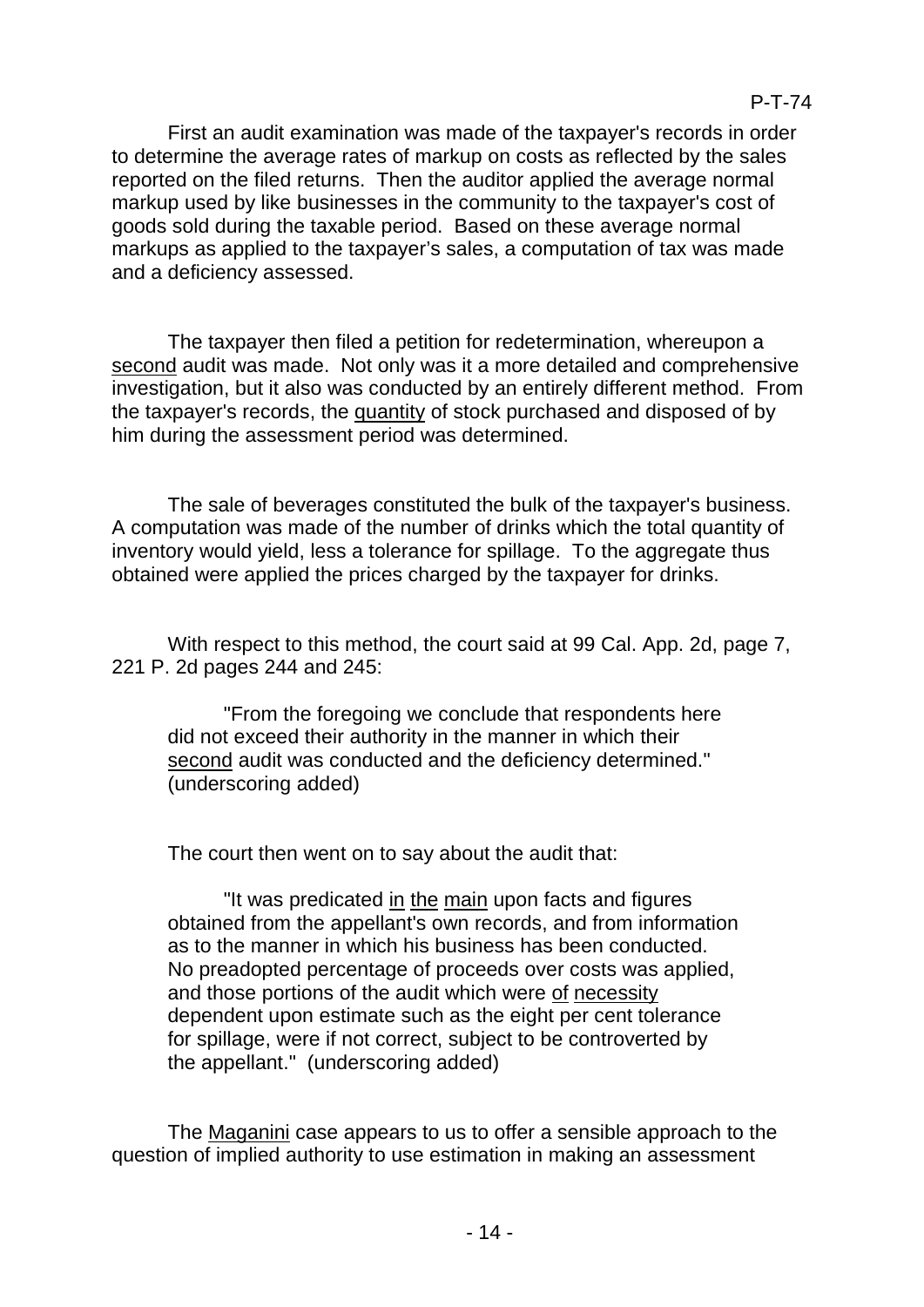under a statute that contains no express authority to do so. Certainly in interpreting such a statute, significance must be given to the fact that it exists in direct contrast to another provision of the same tax law expressly authorizing the use of estimation under different and more compelling circumstances. Likewise, significance must be given to the fact that this is a typical dichotomy present in a large number of tax laws that our legislature has enacted.

Under these laws, the legislature has expressly given the tax administrators a rather broad power to resort to estimation in assessing a taxpayer who has been derelict in his duty to report information essential to the tax computation. We do not think, however, that it can be said that by implication, the legislature also intended to give them this same broad power to use estimation in assessing a taxpayer who has complied with the reporting requirements of the law. Really the most that can be said is that by implication it intended to give the tax administrator the incidental authority that he needed to perform his duty of making assessments in proper situations.

Implied authority should always be viewed in terms of being incidental as existing not for itself, but because it is necessary to carry out other authority that has been expressly granted. As such it must also be flexible. It must grow or contract in accordance with the extent of the necessity out of which it arises.

Under some circumstances, the necessity that gives rise to the implied authority may be such as to require only that a tiny portion of the tax base need be estimated; under other circumstances, the necessity may require estimation of a larger portion; it is conceivable that circumstances could exist making it necessary to estimate most, or even all, of the tax base. The essential thing is that the authority be commensurate with, but not exceed, the necessity, and that the criterion of necessity in the use of estimation is the extent to which direct information is not obtainable.

The real question here then is whether any such necessity existed in connection with the assessment under review. The record shows that the petitioner had very extensive books and records with which the Department had become familiar from previous audit experience, and which had in the past provided the Department with sufficient information to compute directly the assessment of a deficiency in the petitioner's reporting. The record reflects that in connection with the audit for the assessment under review, the Department had difficulty in getting the petitioner's Mr. Len to produce all of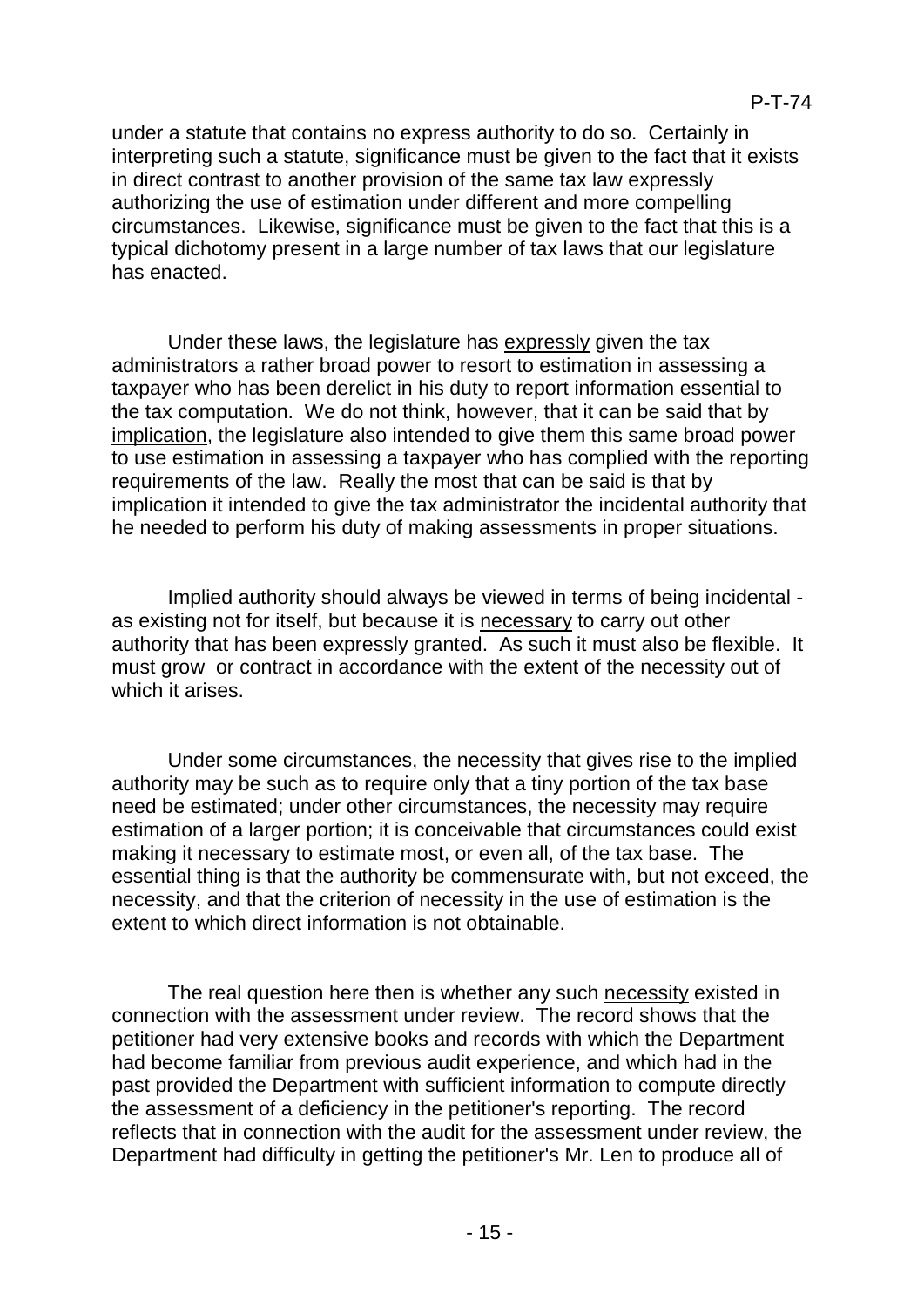those books and records that its auditors wanted to examine, but it in no way explains why the Department did not pursue to consummation its attempts to compel the petitioner to produce the records and information that it desired and which it felt that it needed.

If Mr. Len refused to comply with the Department's subpoenas, the Department had the power under the law to initiate steps that could have culminated in Mr. Len being cited before a superior court which could have punished him for contempt (Unemployment Insurance Code section 311; Government Code sections 11180 through 11191). In such a proceeding he would have had to answer to a court as to why he did not produce the records which the Department wanted to examine, but at the same time, he could also have had an opportunity to raise many of the complaints against the Department's actions which he now makes. This is brought out in Hill v. Brisbane (1944), supra 66 Cal. App. 2d 15 at page 19, 151 P. 2d 578 at page 581, wherein the appellate court said:

"The relevancy of the material sought, the reasonableness of the demand, or questions of harassment could well have been inquired into by the superior court."

Such a proceeding, the court points out, is no place to litigate the merits of the taxpayer's tax liability. There is little that he can show by way of defense to proper administrative action, but there is an element of balance against improper administrative action in it.

In the light of all of this, what the record before us really reflects is not necessity, but irritation. It was an irritation that led the Department auditors to devise a formula for estimating a deficiency that carried with it a punishing wallop - over three times the amount of anything that might truly be called fact or information. Even in the West Publishing Company cases, where no returns had been filed, and the tax administrators assessed under statutes expressly authorizing the use of estimation, their estimates did not depart from information in their possession by more than 25 percent.

In the matter at hand, what the Department assessed was not a tax at all. It was a penalty for contempt which under the law it is solely the province of a court to impose. We cannot uphold such a penalty under the guise of an implied authority to use estimation in making an assessment because of necessity.